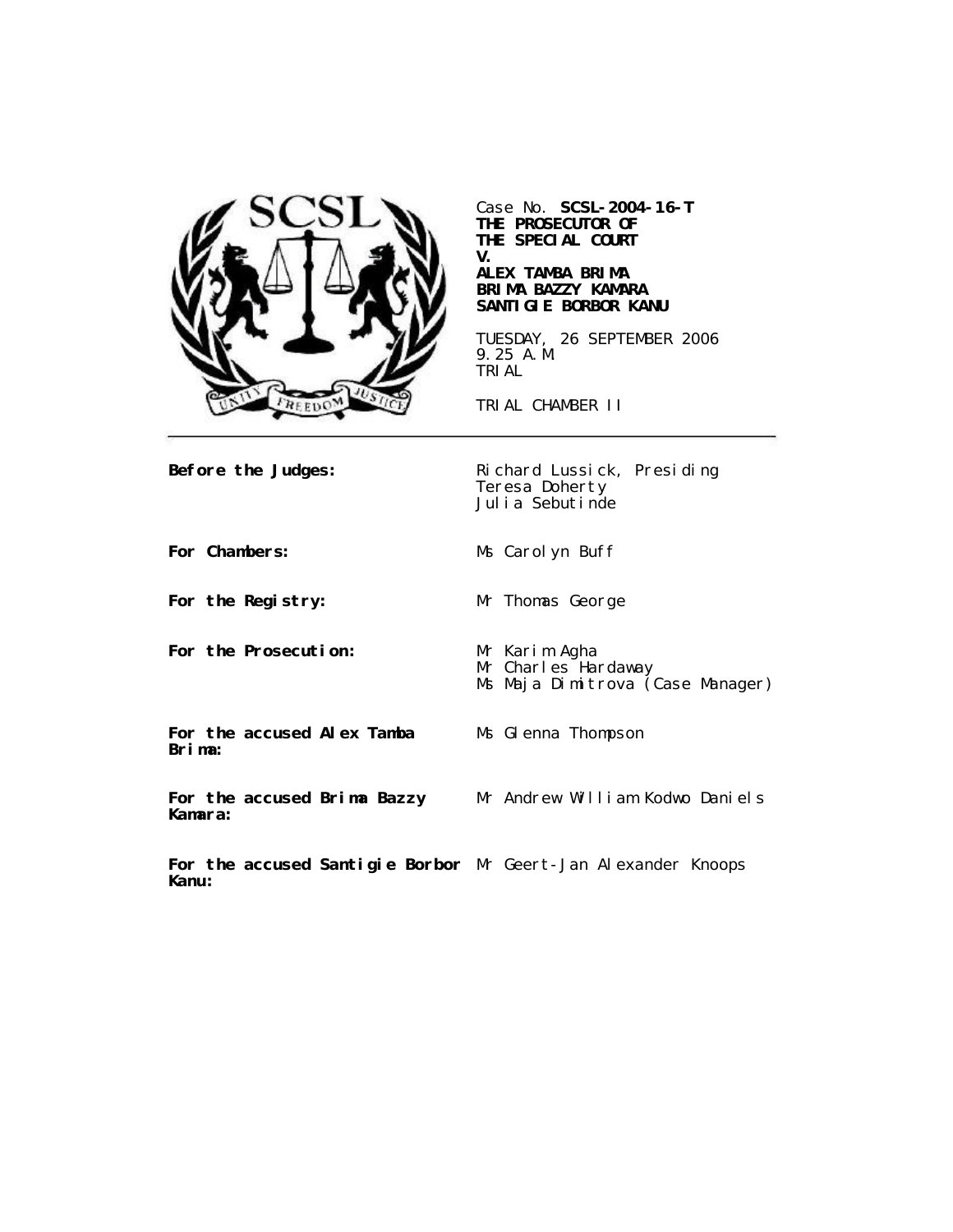1 2 3 4 5 6 7 8 9 09:25:49 10 11 12 13 14 09:26:12 15 16 17 18 19 09:26:35 20 21 22 23 24 09:27:03 25 26 27 28 29 09:25:34 [AFRC26SEP06A - MD] Tuesday, 26 September 2006 [Open session] [The accused present] [Upon commencing at 9.25 a.m.] PRESIDING JUDGE: Good morning. We apologise for the slightly late start. A message reached us that there had been some problems with Defence witnesses and we thought you might appreciate a few extra minutes. I see the witness box is ominously empty; what is the Defence position? MS THOMPSON: Good morning, Your Honour. Your Honour, we were expecting DAB-156 this morning, to be followed by DAB-157. Shortly before 8.00 this morning, I was informed by our legal assistant, who had been contacted by WVS, that both these witnesses have complained of ill health; one of them since last night and I think the other one this morning. He went to the witness safe house to ascertain what the correct position was and it was at that time I sent the email informing all that there might be a problem. They are to be referred to gynaecologists -- I am told - but WVS have also said that they are sending in a psychologist to see them now, to talk to them, as well as other members of staff of WVS to speak to them and see whether they will be able to come in some time today. I am awaiting the results of those consultations and meetings with the -- between them and the witnesses. As a backup, I had in mind DAB-056. He was not supposed to be in today and had not been prepped, as it were. He has been spoken to. He also now has a personal problem which he wants to attend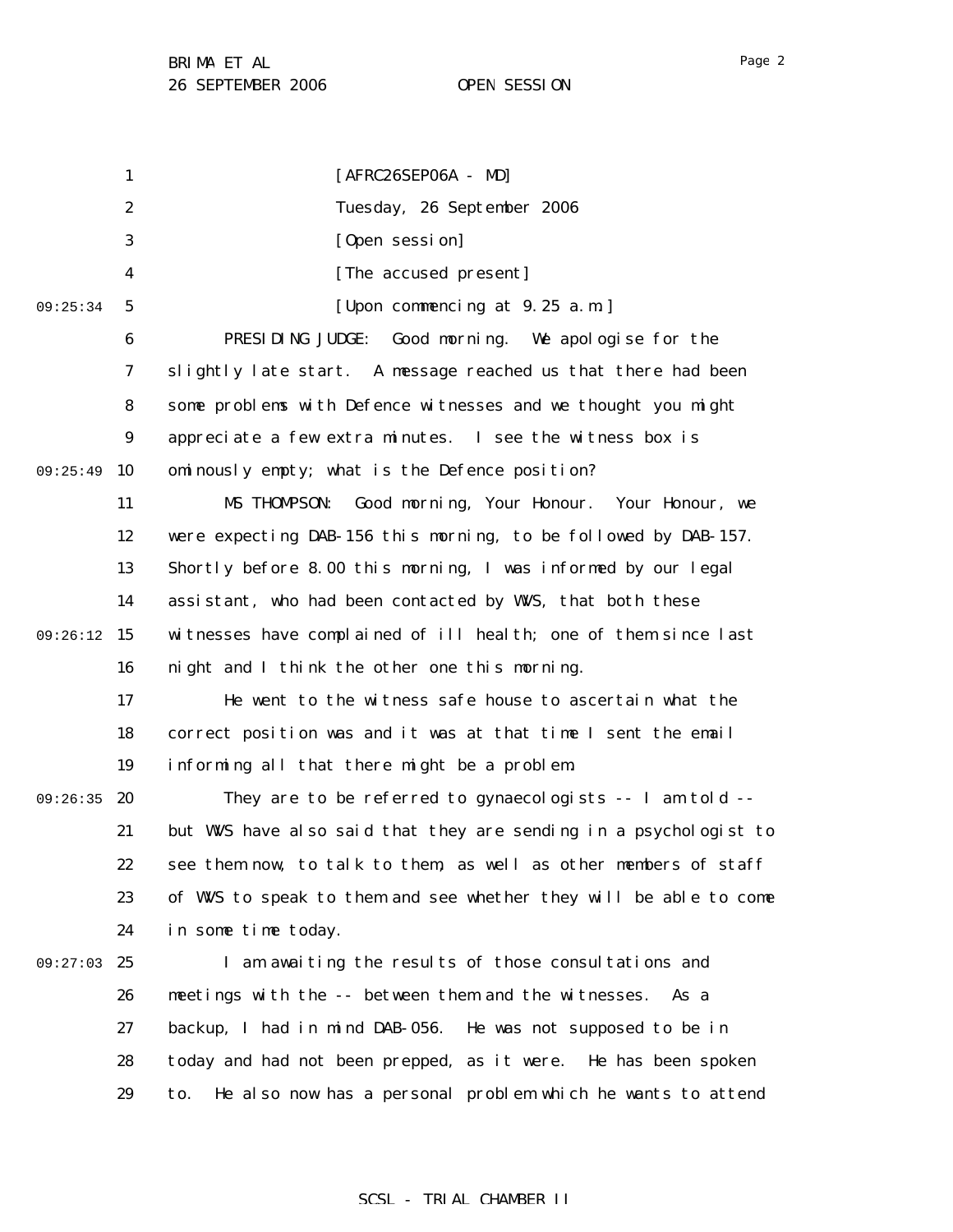1 2 3 4 to because he did not envisage having to come to Court today and thought he would have time this morning to deal with this issue which involves his child, and that is what he wants to do this morning, so he appears to be unavailable.

09:27:51

5 6 7 8 9 09:28:16 10 11 12 Your Honours, the other two witnesses, that is DAB-111 and I think DAB-109, and there is a possibility of DAB-110 although technically - although they are in the witness house and came in last night have travelled very far -- I think they come from somewhere near the Guinea border. And we are advised by WVS that they usually need about a day to recover from the journey, the journey being very long and bumpy, I expect, but they do need a day so they will not be available to come to Court today.

13 14 09:28:42 15 16 17 18 In short, the position is, Your Honour, that I don't know how long WVS will take with these witnesses, and they will get back to me with word as to whether they will be able to give evidence, and then see the doctor later, or whether we will just have to reschedule and put them back to later this week. That's the situation as it is now, Your Honour.

19 09:29:07 20 PRESIDING JUDGE: Well, in other words, you have got no witnesses to call at all?

21

MS THOMPSON: None this morning.

22 23 24 09:29:22 25 PRESIDING JUDGE: But didn't we agree that there would be a weekly witness list of 15 witnesses so that you would have a backup list if some witnesses towards the front of the list were not available?

> 26 27 28 29 MS THOMPSON: Yes, Your Honour. These, Your Honour, are individual witnesses. WWS did go -- their names were supplied to WNS on Thursday. A revised list, a shortened list I should say, was given to WWS on Friday and these are the witnesses who are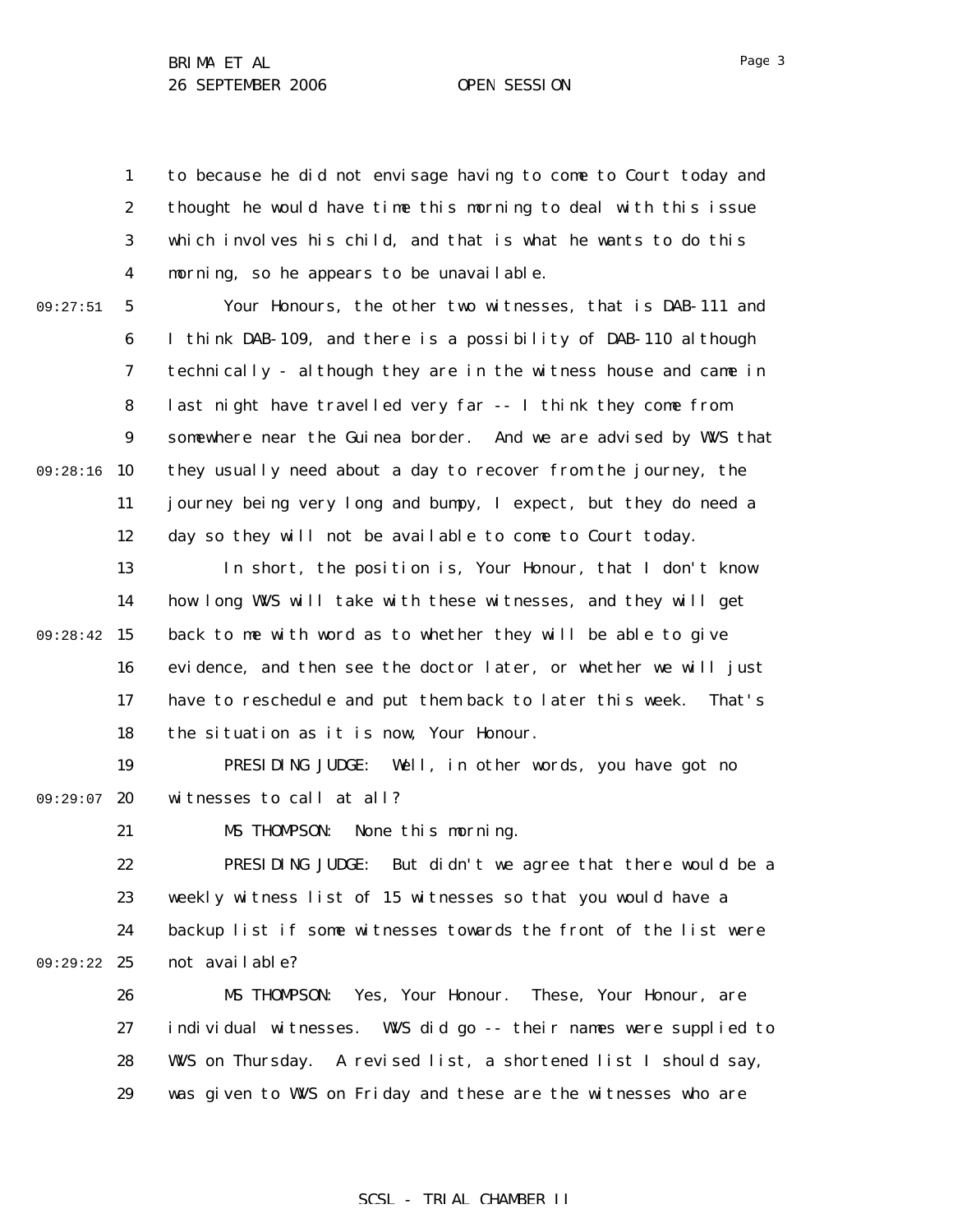1 now coming down.

2 3 4 5 09:29:54 The root of this problem really is the fact that we trimmed the entire witness list and therefore got away with -- basically did away with a lot of the common witnesses so we then had to bring the individual Defence case forward.

6 7 8 9 09:30:17 10 For the Brima Defence the witness list has been cut extremely short and it was envisaged that if all these witnesses were here we would not sort of -- we don't need more than eight witnesses -- that was the whole idea. Therefore, we couldn't actually have a long plan.

11 12 13 14 09:30:35 15 16 17 18 19 09:30:58 20 21 22 23 24 09:31:20 25 26 27 28 29 We knew that these people were coming down. The question was, when they came down, I perhaps naively thought that when they came down, given a day or two between each one, they should be able to come to Court the day after, well, 48 hours after they came down to Freetown, which was the reason why after the witness yesterday, it was envisaged that these two ladies would be able to fill in today. Then those who arrived last night could come in tomorrow and Thursday and then the speech-impaired gentleman, DAB-093, would then come in later on in the week with the cross-examination on Thursday morning. The idea was that by the end of this week, certainly by Monday, we should have exhausted our list and that would have been it for the Brima Defence. PRESIDING JUDGE: All right. You certainly can't anticipate people being ill. It seems a bit of a coincidence -- I remember last week -- there was an ill witness too. So I wonder what diet they are getting at the WNS? MS THOMPSON: I can't comment on that, save to say that they are now dealing with it. We have been -- I have been on the phone to them. The last I asked was an email to confirm, but I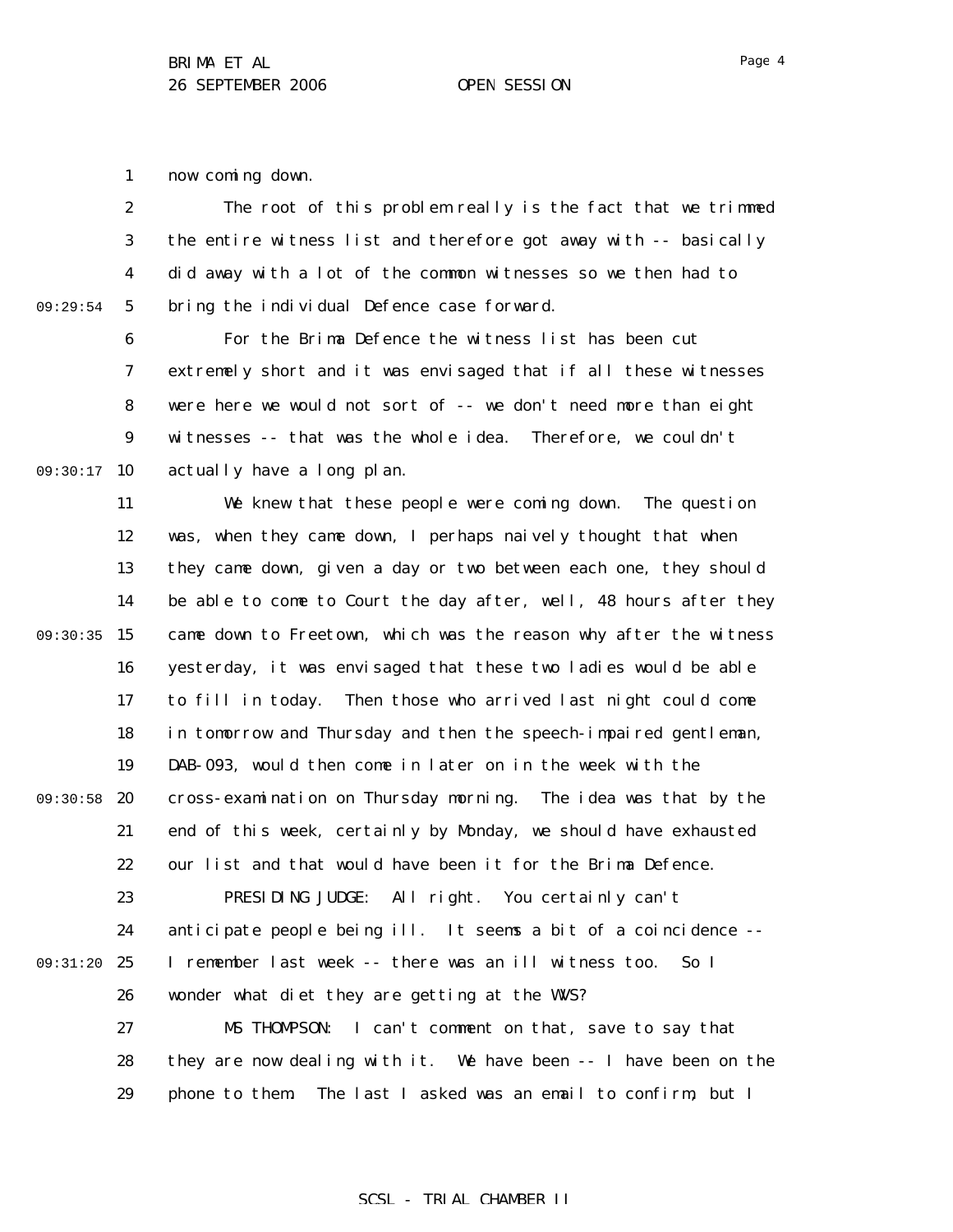1 2 3 4 didn't get it, but I did -- the lady did come in here to explain to me what they were going to try to do now. The legal assistant is also there so he will be sort of telling us, as and when, what the situation is.

09:31:55

5 6 7 8 9 09:32:19 10 11 12 13 14 09:32:43 15 16 17 PRESIDING JUDGE: Well, Ms Thompson, we appreciate what you say about cutting the common witness list, and I could see once that was done it would have brought the personal witness list forward. But what we would appreciate now is if the -- now that those arrangements have been done, and we are into the common - we are into the personal witness list, we would appreciate it if you would have some backup witnesses that would take into account the fact that some witnesses towards the beginning of the list may, for whatever reason at all, not be available. That might lead to some inconvenience, I know, because you may have some witnesses waiting around for days in the witness house, but it is certainly better than no witnesses at all showing up and we lose all that Court time.

18 19 09:33:01 20 21 22 23 24 09:33:29 25 26 27 28 29 MS THOMPSON: Yes, Your Honour. I take the point, Your Honour. And, as I say, I think part of the problem with the backup as well was the fact that the individual witness lists were trimmed, and I envisaged that we would have been taking only eight. At the moment, we have five in there, and six, in fact, in there, with two coming. But I do take the point, Your Honour, and I think that perhaps I need to look -- it will probably mean me going back to the list that -- of those witnesses we have sort of done away with, but who are still technically available. PRESIDING JUDGE: Thank you, Ms Thompson. Would the Prosecution have anything to say? MR AGHA: Yes. Only to say, Your Honour, that it is indeed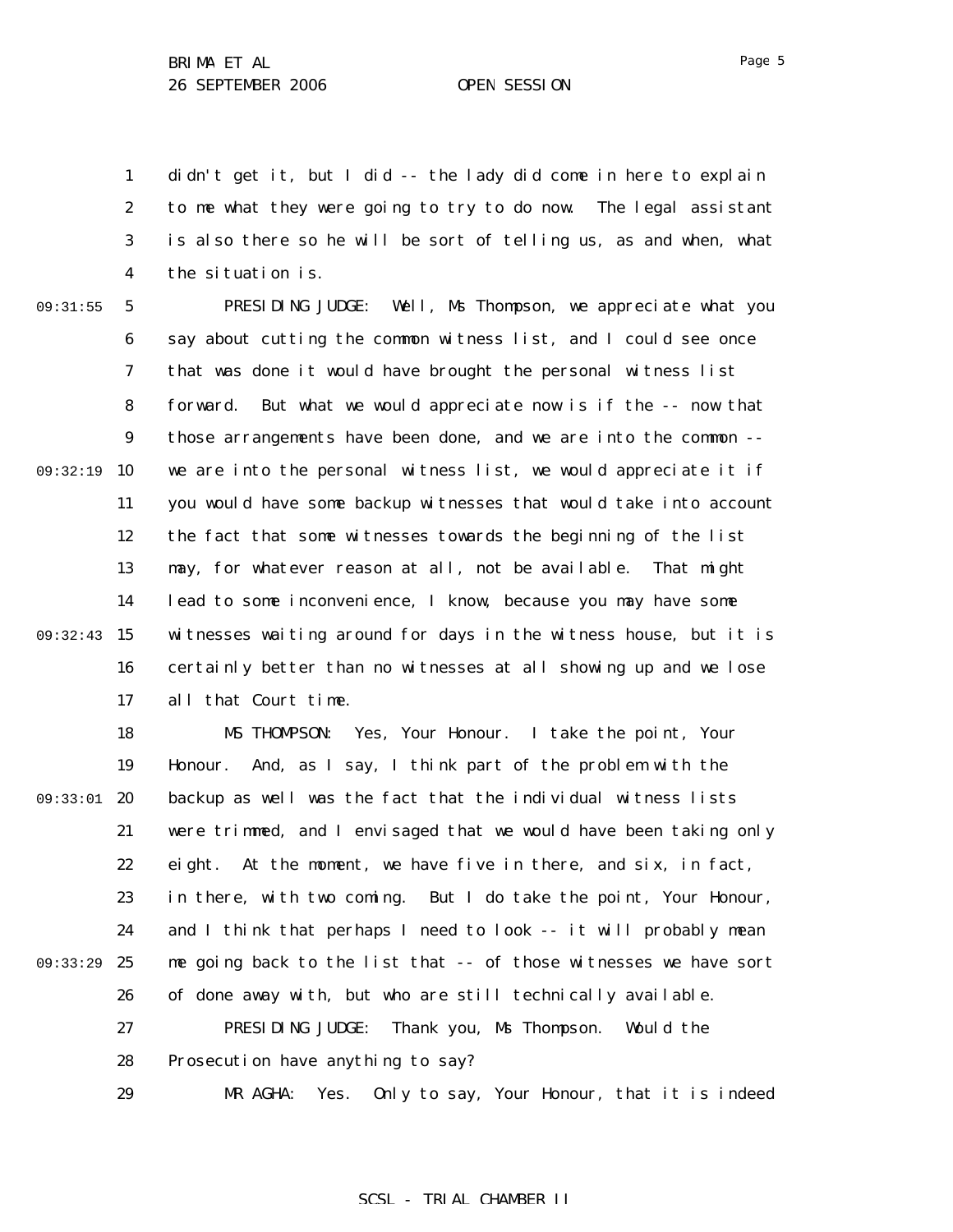1 2 3 regrettable that the witnesses do seem to be falling ill arriving at the witness house and that is obviously beyond the control of my learned friends on the other side.

4 5 6 7 8 09:34:02 The only observation we would make at this stage is I believe there are seven or eight common witnesses who have still not been given up, and I understand WVS had gone to gather them up on the weekend and, if any of those did show up, they would be the first put in the box.

9 09:34:21 10 11 12 13 So I am just wondering what the position regards bringing those witnesses, whether following the mission at the weekend they were found and are able to give evidence or have, indeed, been given up because, as my learned friend indicates, we are now into the individual list of the first accused.

14 09:34:40 15 PRESIDING JUDGE: Well, I don't know if the Defence has any information on that mission on the weekend?

16 17 18 19 09:35:11 20 21 22 23 24 MR DANIELS: Respectfully, Your Honours, we are aware that one witness, DAB-043, Emmanuel Kargbo, I beg your pardon, did come into the witness house, but we haven't seen him, haven't spoken to him. You know, it has been a decision to drop him. However, we have DAB-147 who is on his way, a common witness and he, I understand, would be here Thursday. Thursday, I believe, coming in from Kenema, and we will be ready to take him as soon as he comes; that is DAB-147. PRESIDING JUDGE: All right. Thank you, Mr Daniels.

09:35:54 25 26 27 28 JUDGE DOHERTY: Ms Thompson, in the course of your address, you mentioned -- you said something they may be able to come today. Just how likely is that and is it worth reviewing the position?

> 29 MS THOMPSON: Your Honour, I think it's worth reviewing the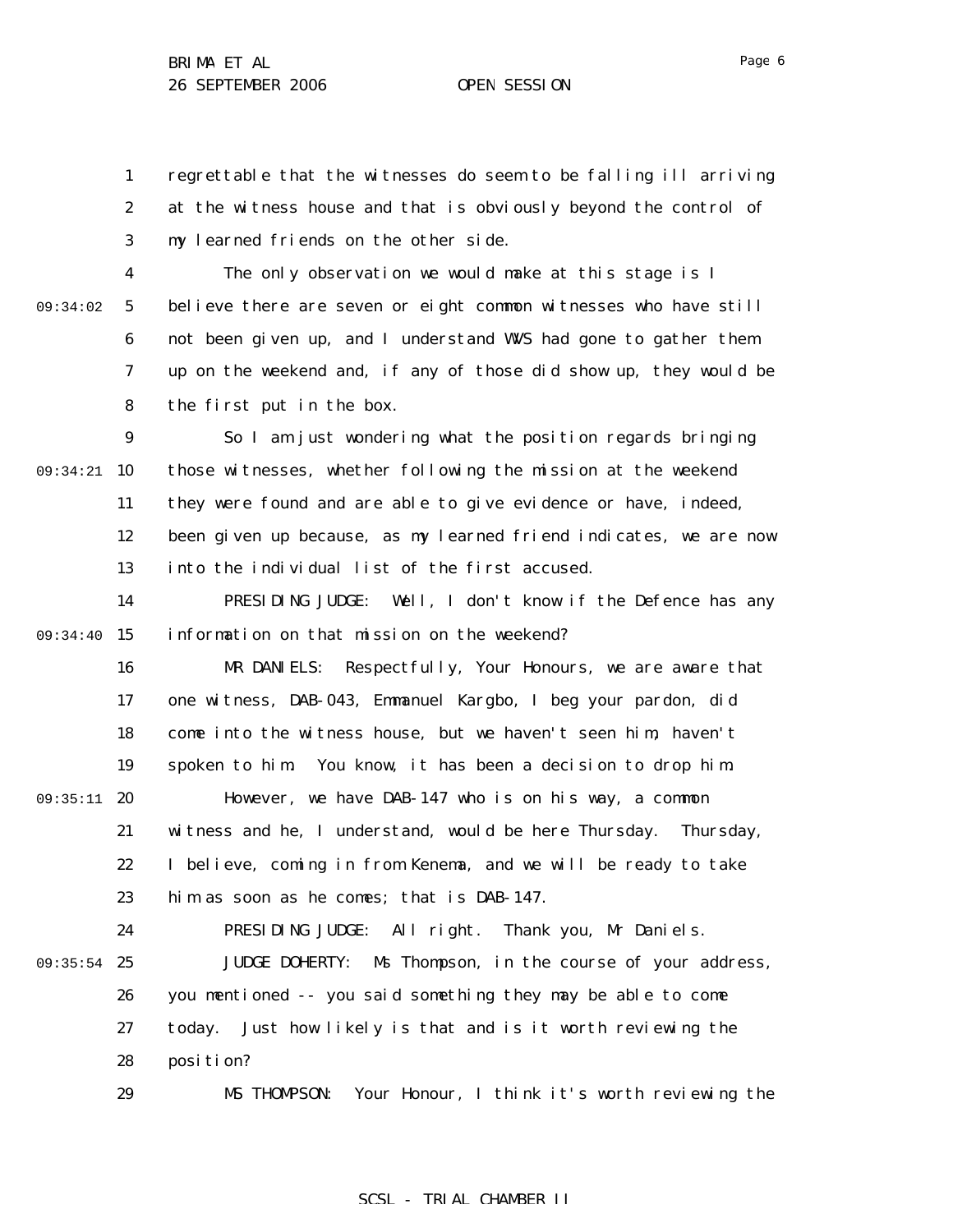1 2 3 4 5 6 7 8 9 09:36:45 10 11 12 13 14 09:37:29 15 16 17 18 19 10:33:06 20 21 22 23 24  $10:33:25$  25 26 27 28 29 09:36:24 position, specially since the psychologist is now involved. Shortly before you came into Court, the lady from WWS told me they were going to sit and to talk to them to see whether that - despite they are ill, they may be able to give evidence and then see a doctor, or whether seeing the doctor is perhaps more paramount than giving evidence. That is over and beyond the fact that the doctor at the witness house had referred them to someone else. So, perhaps, Your Honour, I think it might be best to give them some time for them to at least inform us, rather than to say the day is forfeited, which I really don't want to ask the Court for, but to sort of adjourn for maybe half-an-hour, 45 minutes, or so, and then they will be able to give us some feedback as to what the likely situation is. PRESIDING JUDGE: All right. Well, look, we will give the Defence some time to ascertain the current witness situation. We will adjourn the Court until 10.30. We will reconvene then. [Break taken at 9.37 a.m.] [Upon resuming at 10.32 a.m.] PRESIDING JUDGE: What's the position, Ms Thompson? MS THOMPSON: Yes, Your Honour. First of all, Your Honour, I'm grateful for the time. Secondly, I've spoken to the psychologist and her assessment of them is that they do need to see a doctor. She says that both of them, especially DAB-156, does look physically ill. In her opinion, they must see a doctor. They are to be taken to a doctor this morning and she also says that, because of the journey that they've had, perhaps apart from the physical ailment, they need some time to rest and then should be fit for tomorrow.

Page 7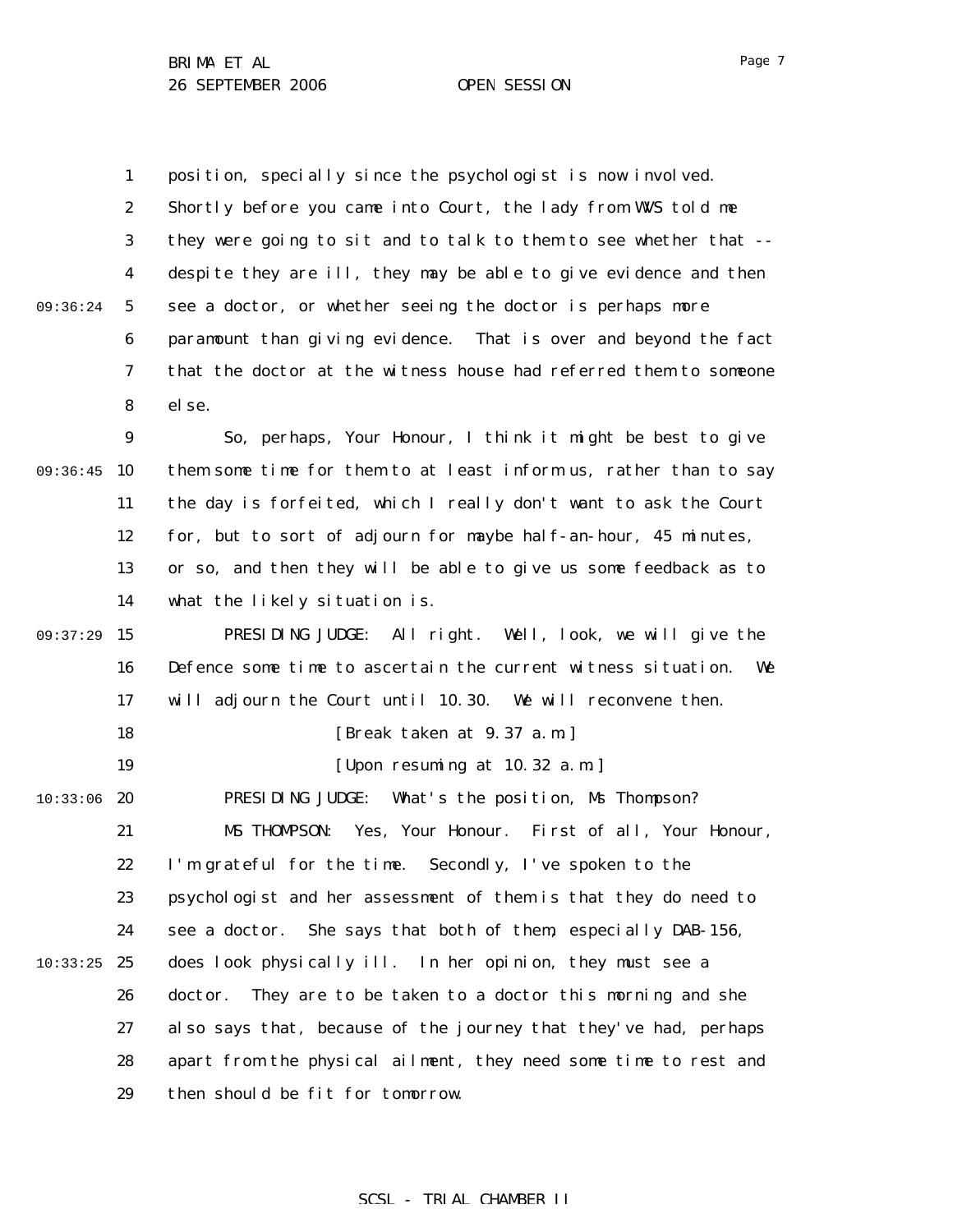1 2 3 4 5 6 7 8 9 10:34:17 That being the case, Your Honour, as far as the Brima individual witnesses are concerned, as I mentioned earlier, apart from these two ladies, there are five more in the house. One of them is vision-impaired, DAB-093, whose interpreter is not available until the afternoons, and would need some notice, so that was going to come at the tail-end of the week. The other one, DAB-059, has now left the witness house to attend to this situation with his child and, therefore, we're not sure when he will be available.

 $10:34:37$  10 11 12 13 14  $10:35:13$  15 16 17 18 There is DAB-109, DAB-111 and DAB-110, who are the three who came in last night and therefore need a day's rest. The proposal is that we can take those three tomorrow. The legal assistant will speak to them later on today and we can take them tomorrow, by which time, and I have no reason to go against what the psychologist has said, but I would safely assume that DAB-156 and 157 would then be ready to come to Court, and that should take us into Thursday. Then DAB-100, who I know is on his way to Freetown today, can come in sometime on Friday.

19  $10:35:37$  20 21 My hope, perhaps it was a bit optimistic on my part, but I was hoping, so far as Brima individual witnesses were concerned, we would have concluded those by Friday, save the

22 23 cross-examination of DAB-033 on Monday. That is now unlikely and would mean we will go into next week.

24  $10:36:02$  25 26 27 28 29 Your Honours, obviously there are no witnesses today, which means I'm going to ask for an adjournment for today and it means we've wasted one day. I would suggest, if there is no objection from my learned friends, or from the Court, but I have spoken to my learned friends on this side, that we have a full day tomorrow. I don't know whether that's a possibility, but if we

### Page 8